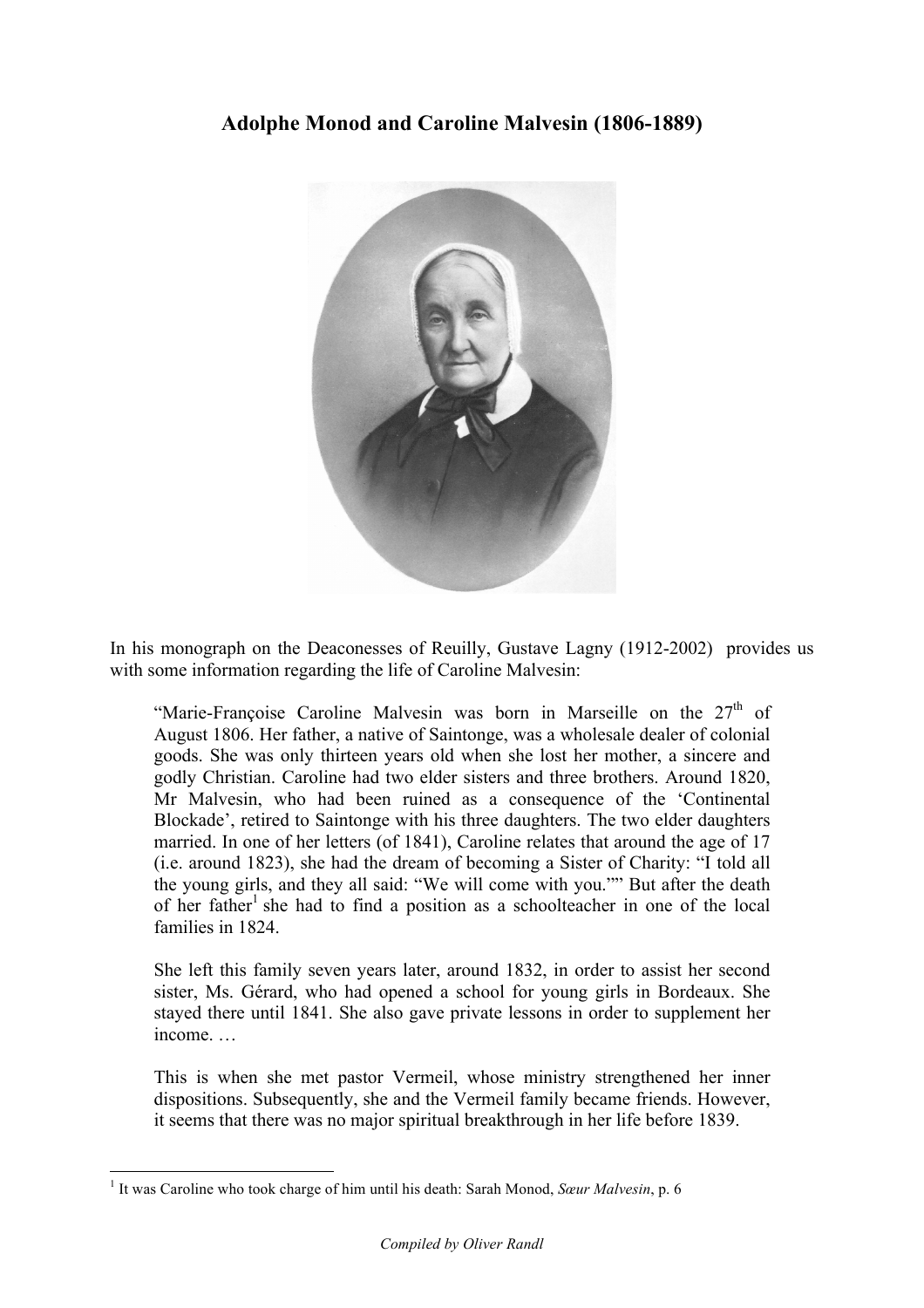A **sermon given by Adolphe Monod in Bordeaux** (he was then a professor at the theological faculty of Montauban) became a major milestone for her. Having been touched deep in her soul, she sent a letter<sup>1</sup> to the preacher informing her of her difficulties and asking for his advice. He answered her in a letter citing many Bible passages. She read this letter on her knees, seeking all the passages cited. And, so she tells, one day something strange happened in her soul: the peace of God, which she had been asking for and seeking for such a long time, filled her, together with a marvellous joy and force. From that day on, the assurance of salvation and of the love of God would never leave her again.  $\cdots$ <sup>2</sup>

After her conversion, Caroline spread the gospel among her pupils. She was rather successful; Sarah Monod mentions<sup>3</sup> "an authentic awakening ... among her pupils".

On February 6, 1841, Caroline wrote to Antoine Vermeil, who had then accepted a pastoral position in Paris, in order to express her sadness "not to see any opportunity to dedicate herself to the service of the Lord" and ask for his advice. On that very same day, her former pastor sent her a letter to inform her about his project of a community of deaconesses. So the founding couple for the Deaconesses of Reuilly was established.

During the year 1841, right until the inauguration of the establishment, Vermeil and Malvesin exchanged many letters. On August 16, 1841, Miss Malvesin was in Bordeaux. Here is what she wrote to pastor Vermeil:

"Yesterday Mr. A[dolphe] M[onod] has preached on the love of money<sup>4</sup>. He could not have spoken differently if you had instructed him to prepare the hearts so that they would be generous towards the works of God. And if you had added: there will be one person in the audience who is in need of being strengthened for dedicating herself to the service of the Lord, he could not have said more or better than what he told me in the school. There are direct and indirect encouragements for me through a great number of people – God is so good! I am so very happy to be so clearly led by the hand of this loving Father. My friend, will you give thanks with me? Oh, I never thought that I might taste of so much happiness in this world!" $5$ 

So Caroline came to live in Paris. At first, she spent a few months with Mr and Ms Vermeil, then she occupied a little house near the Barriere Charrenton<sup>6</sup>.

We have not found any other traces of direct contacts between Adolphe Monod and Caroline Malvesin. In view of the influence Monod's sermon have had on the spiritual life of Caroline, one would, however, expect that she took the opportunity to hear Monod preaching after he had been called to the Temple de l'Oratoire in Paris in 1847.

The first years of the community of deaconesses were overshadowed by attacks both from the liberal branch (led by Athanase Coquerel (1820-1875)) and from some representatives of the

<sup>&</sup>lt;sup>1</sup> ... an anonymous letter: Sarah Monod, *Sœur Malvesin*, p. 8<br>
<sup>2</sup> Gustave Lagny, *Le Réveil* ..., p. 49s<br>
<sup>3</sup> Sarah Monod, *Sœur Malvesin*, p. 9-10<br>
<sup>4</sup> This sermon of 1841, which is entitled "The lover of money" is st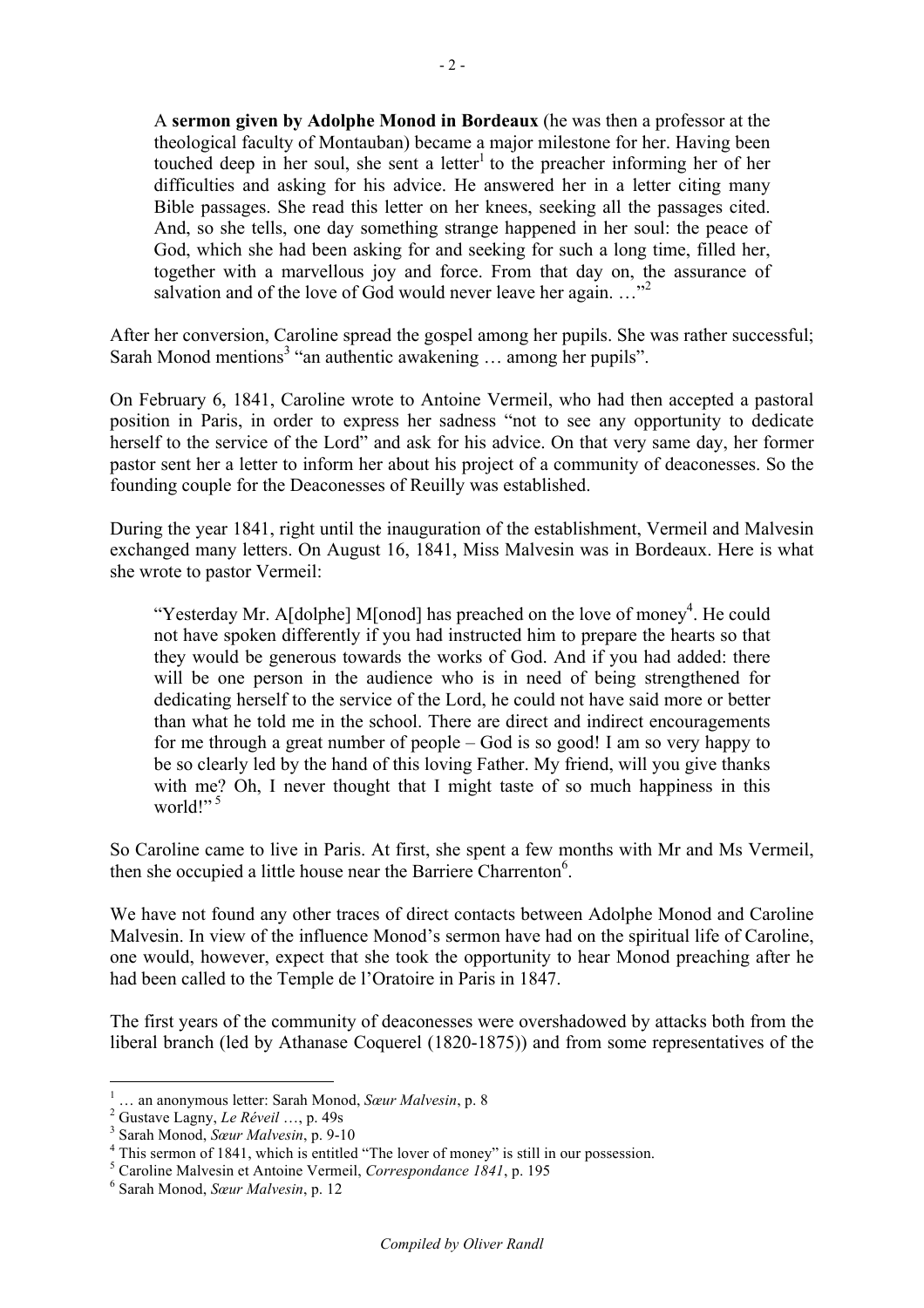evangelical branch (above all, Valérie de Gasparin (1813-1894)) of the national Church. Monod appears not to have voiced his support to the deaconesses, but to have encouraged their leaders. At least this is what Gustave Lagny suggests:

 "Many in our Churches perceived what was specious and unjust in the critique of Mrs de Gasparin and Athanase Coquerel. Even when they did not directly support the cause of a community of deaconesses, they expressed their friendship to our Community or to its leaders, and the warmth of those expressions was as great as was their grief to see how much both were misunderstood. Among those supporters we will cite only a few great names: Adolphe Monod, Henri Grandpierre, Jules Pédezert ..."<sup>1</sup>

Consequently, Gustave Lagny, the historian of the deaconesses considered that Monod "turned out to be a faithful, strong and valuable supporter for the young Community and its founders"<sup>2</sup>.

Adolphe Monod died in 1856; Caroline Malvesin outlived him by 33 years. She envisaged retirement in 1862, but her designated successor, Ms Dunant-Widmer, suddenly died in  $1863^3$ . She again asked to be relieved of her duty as director in 1867, but it was only in October 1869 that sister P.-A. Waller actually replaced her.

Let us leave the final words to Gustave Lagny:

"Sister Malvesin soon left Fontainebleau for the neighbouring village of Changis. Having retired as the director, she still remained a deaconess! She initiated a preschool and a primary school in Changis<sup>4</sup>. At the same time, she took in a nephew and a niece who had lost their parents. The development of this school resulted in two deaconesses being detached there. In 1887, at the age of 81, she returned to Reuilly in order to rest and await her last day: August 26, 1889." <sup>5</sup>

Finally, let us mention that Sarah Monod (1836-1912), the daughter of Adolphe Monod, was very close to the Deaconesses and to their sister superior; it is she who wrote the booklet "Sister Malvesin, deaconess, 1806-1889", which was published in 1893.

<sup>1</sup> Gustave Lagny, *Le Réveil* …, p. 129 <sup>2</sup> Gustave Lagny, *Le Réveil* …, p. 22

<sup>3</sup> Sarah Monod, *Sœur Malvesin*, p. 28-29

<sup>4</sup> Sarah Monod, *Sœur Malvesin*, p. 34, mentions that the pre-school was established in 1873 and the primary school in 1876.

<sup>5</sup> Gustave Lagny, *Le Réveil* …, p. 161